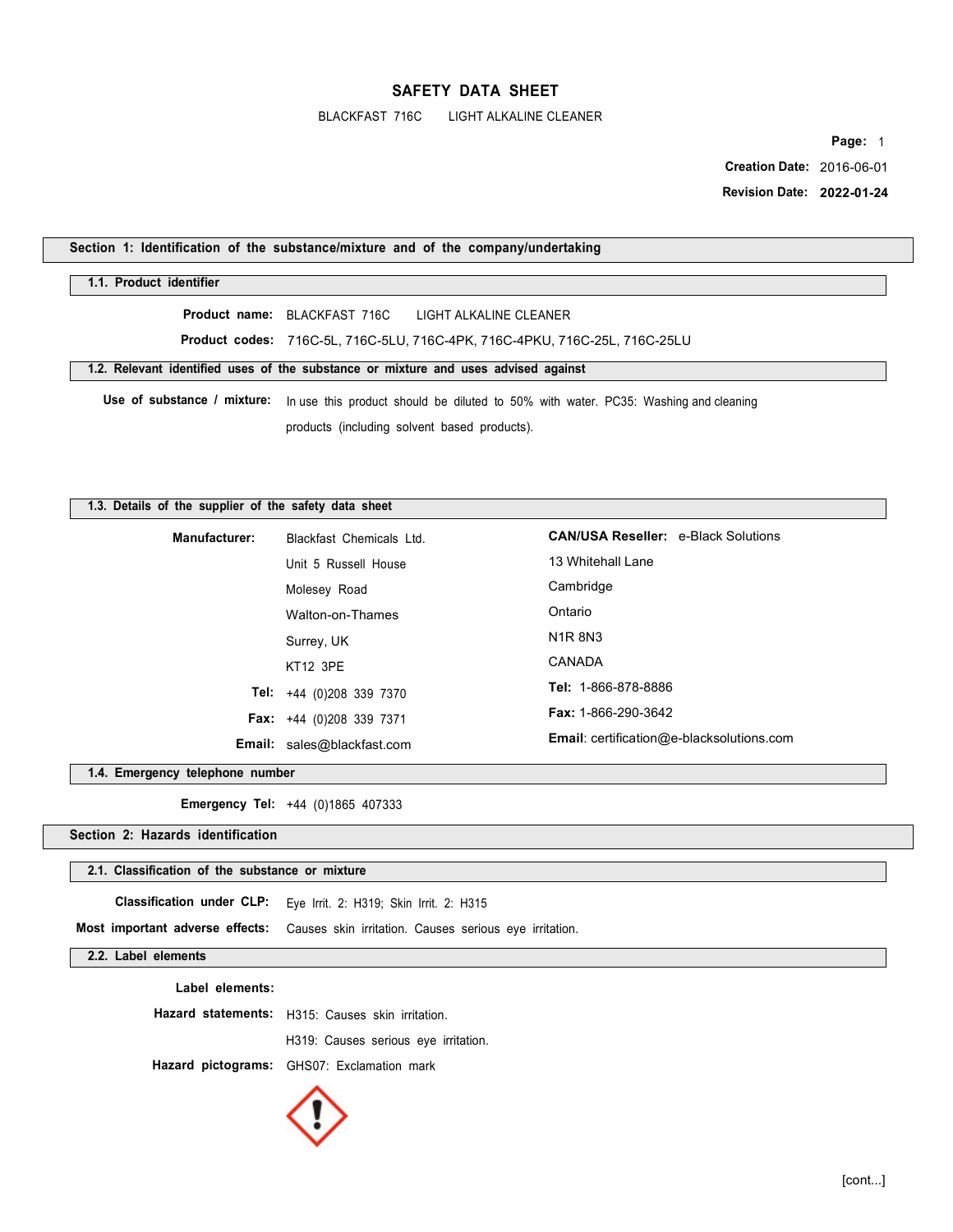BLACKFAST 716C LIGHT ALKALINE CLEANER

**Signal words:** WARNING **Precautionary statements:** P264: Wash thoroughly after handling. P280: Wear protective gloves/protective clothing/eye protection/face protection. P302+352: IF ON SKIN: Wash with plenty of water/. P332+313: If skin irritation occurs: Get medical advice. P305+351+338: IF IN EYES: Rinse cautiously with water for several minutes. Remove contact lenses, if present and easy to do. Continue rinsing. P337+313: If eye irritation persists: Get medical attention.

**2.3. Other hazards** 

**PBT:** This product is not identified as a PBT/vPvB substance.

## **Section 3: Composition/information on ingredients**

### **3.2. Mixtures**

### **Hazardous ingredients:**

### ETHOXYLATED BIS PHENOL A DI-(NORBORNENE CARBOXYLATE)

| <b>EINECS</b>                                                        | CAS       | PBT / WEL | CLP Classification      | Percent |
|----------------------------------------------------------------------|-----------|-----------|-------------------------|---------|
| 412-410-0                                                            |           |           | Aquatic Chronic 3: H412 | $3%$    |
| SODIUM HYDROXIDE - REACH registered number(s): 01-2119457892-27-XXXX |           |           |                         |         |
| 215-185-5                                                            | 1310-73-2 |           | Skin Corr. 1A: H314     | $3%$    |

**Section 4: First aid measures** 

### **4.1. Description of first aid measures**

Skin contact: Remove all contaminated clothes and footwear immediately unless stuck to skin. Wash

immediately with plenty of soap and water.

**Eye contact:** Bathe the eye with running water for 15 minutes. Consult a doctor.

**Ingestion:** Wash out mouth with water. Consult a doctor.

**Inhalation:** Remove from exposure ensuring one's own safety whilst doing so. Consult a doctor.

### **4.2. Most important symptoms and effects, both acute and delayed**

**Skin contact:** There may be irritation and redness at the site of contact.

**Eye contact:** There may be irritation and redness. The eyes may water profusely.

**Ingestion:** There may be soreness and redness of the mouth and throat.

**Inhalation:** There may be irritation of the throat with a feeling of tightness in the chest.

**Delayed / immediate effects:** Immediate effects can be expected after short-term exposure.

## **4.3. Indication of any immediate medical attention and special treatment needed**

**Immediate / special treatment:** Eye bathing equipment should be available on the premises.

#### **Section 5: Fire-fighting measures**

**Page:** 2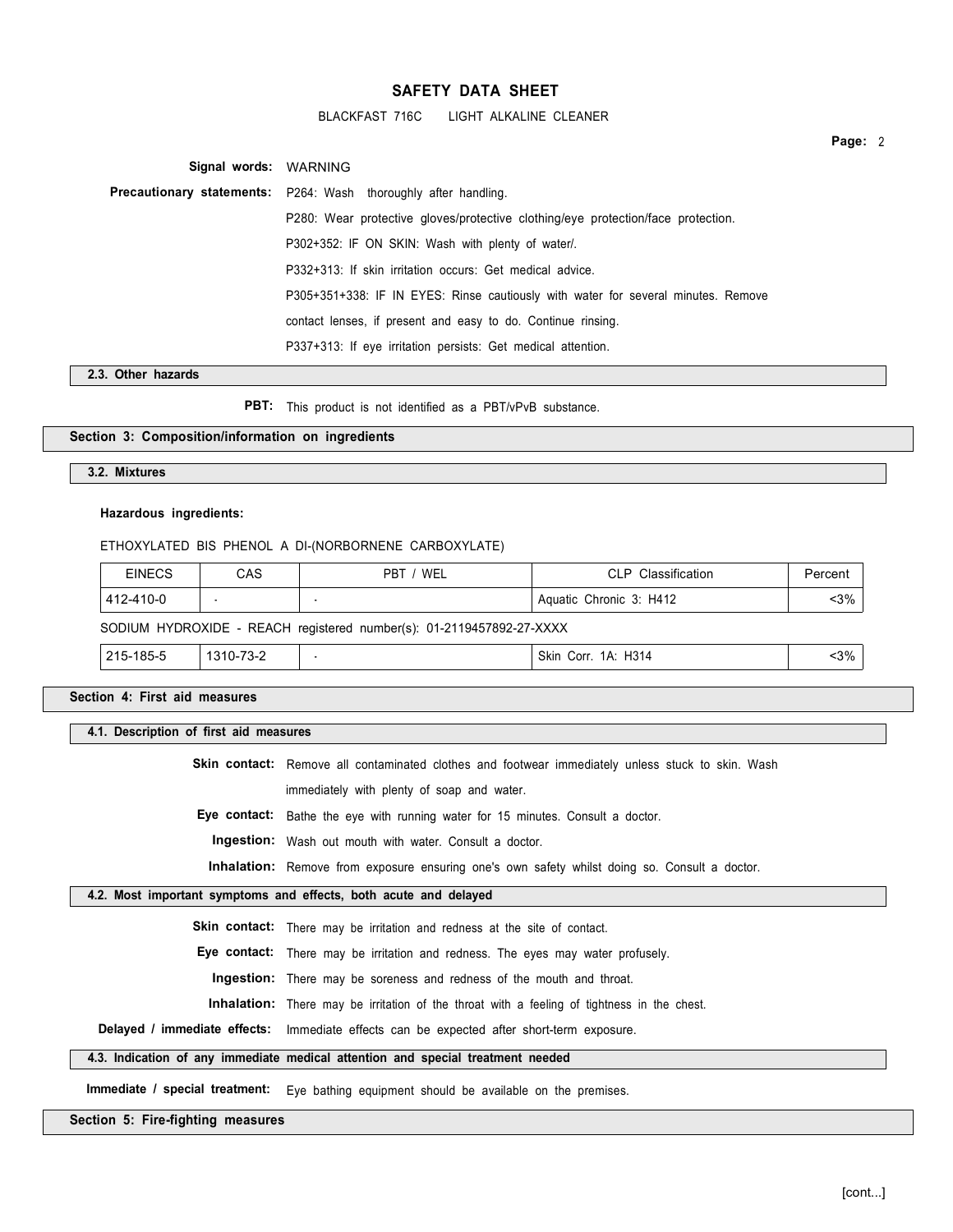## BLACKFAST 716C LIGHT ALKALINE CLEANER

### **5.1. Extinguishing media**

**Extinguishing media:** Suitable extinguishing media for the surrounding fire should be used. Use water spray to cool

containers.

## **5.2. Special hazards arising from the substance or mixture**

**Exposure hazards:** In combustion emits toxic fumes.

### **5.3. Advice for fire-fighters**

Advice for fire-fighters: Wear self-contained breathing apparatus. Wear protective clothing to prevent contact with

skin and eyes.

## **Section 6: Accidental release measures**

### **6.1. Personal precautions, protective equipment and emergency procedures**

**Personal precautions:** Refer to section 8 of SDS for personal protection details. Mark out the contaminated area

with signs and prevent access to unauthorised personnel. Turn leaking containers leak-side

up to prevent the escape of liquid.

## **6.2. Environmental precautions**

**Environmental precautions:** Do not discharge into drains or rivers. Contain the spillage using bunding.

**6.3. Methods and material for containment and cleaning up** 

**Clean-up procedures:** Absorb into dry earth or sand. Transfer to a closable, labelled salvage container for disposal by an appropriate method.

#### **6.4. Reference to other sections**

**Reference to other sections:** Refer to section 8 of SDS.

**Section 7: Handling and storage** 

## **7.1. Precautions for safe handling**

**Handling requirements:** Avoid direct contact with the substance. Avoid the formation or spread of mists in the air.

## **7.2. Conditions for safe storage, including any incompatibilities**

Storage conditions: Store in a cool, well ventilated area. Keep container tightly closed.

**Suitable packaging:** Polyethylene.

**7.3. Specific end use(s)** 

Specific end use(s): PC35: Washing and cleaning products (including solvent based products).

### **Section 8: Exposure controls/personal protection**

**8.1. Control parameters**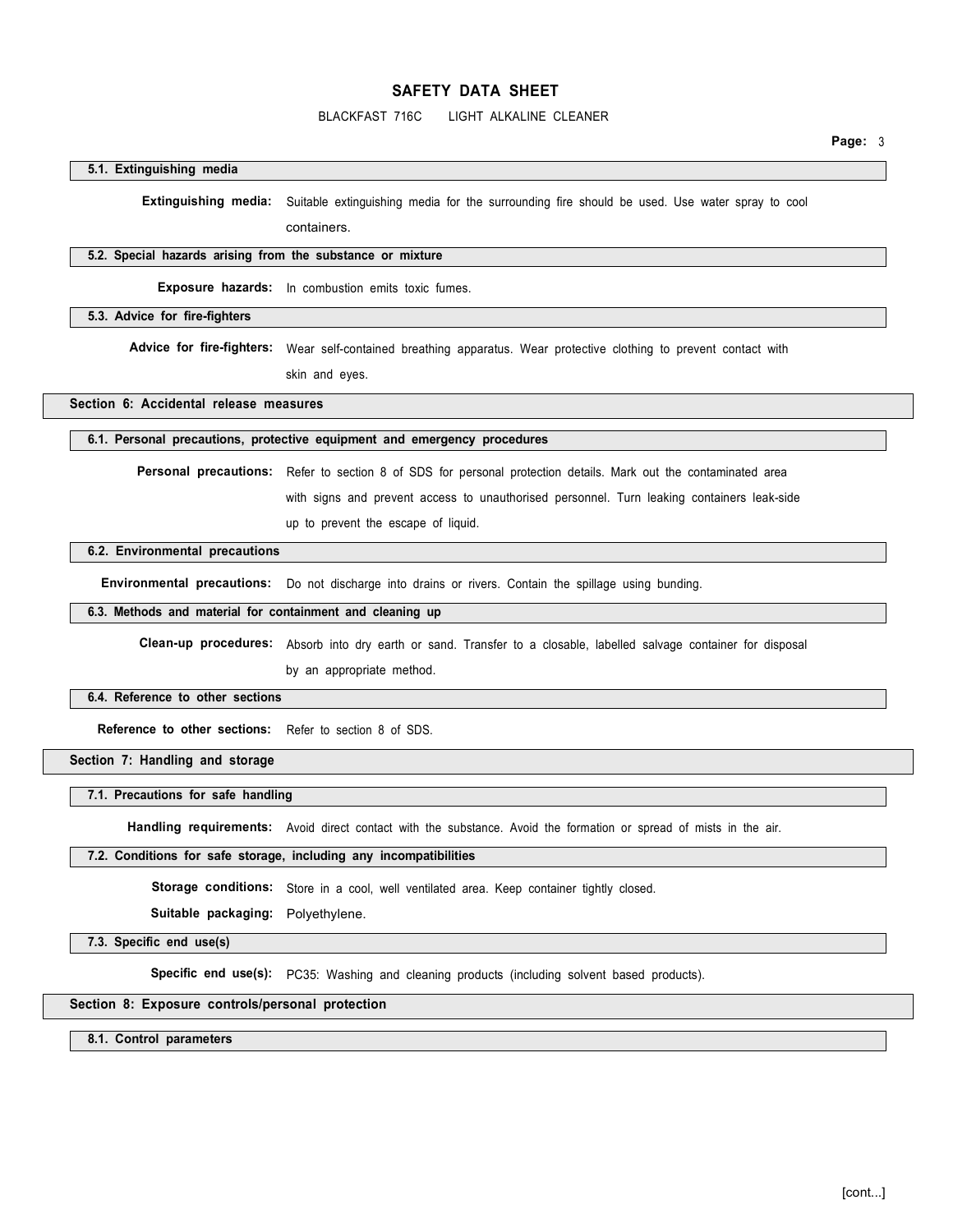## BLACKFAST 716C LIGHT ALKALINE CLEANER

**Page:** 4

#### **Hazardous ingredients:**

## **SODIUM HYDROXIDE <3%**

### Workplace exposure limits: **Respirable dust** Respirable dust

| State | hour TWA | 15 min. STEL | 3 hour TWA | STEL<br>$15$ min. |
|-------|----------|--------------|------------|-------------------|
| USA   |          | 2 mg/m3      |            |                   |

## **DNEL/PNEC Values**

#### **Hazardous ingredients:**

#### **SODIUM HYDROXIDE**

| ype         | xposure  | /alue<br>.  . | - - -<br>≞ttect |
|-------------|----------|---------------|-----------------|
| <b>DNEL</b> | ∖alatıon | 1mg/m3        | Local I         |

## **8.2. Exposure controls**

**Engineering measures:** Ensure there is sufficient ventilation of the area. **Respiratory protection:** Self-contained breathing apparatus must be available in case of emergency. Hand protection: Protective gloves. Breakthrough time of the glove material > 8 hours. **Eye protection:** Safety glasses. Ensure eye bath is to hand. Skin protection: Protective clothing. **Environmental:** Prevent from entering in public sewers or the immediate environment.

## **Section 9: Physical and chemical properties**

## **9.1. Information on basic physical and chemical properties**

**State:** Liquid

**Colour:** Red

**Odour:** Perceptible odour

**Solubility in water:** Soluble

**Boiling point/range°C:** >35 (95F) **Flash point°C:** >93 (200F)

**Relative density:** 1.1 **pH:** 10

**9.2. Other information** 

**Other information:** No data available.

# **Section 10: Stability and reactivity**

**10.1. Reactivity** 

**Reactivity:** Stable under recommended transport or storage conditions.

**10.2. Chemical stability** 

**Chemical stability:** Stable under normal conditions.

[cont...]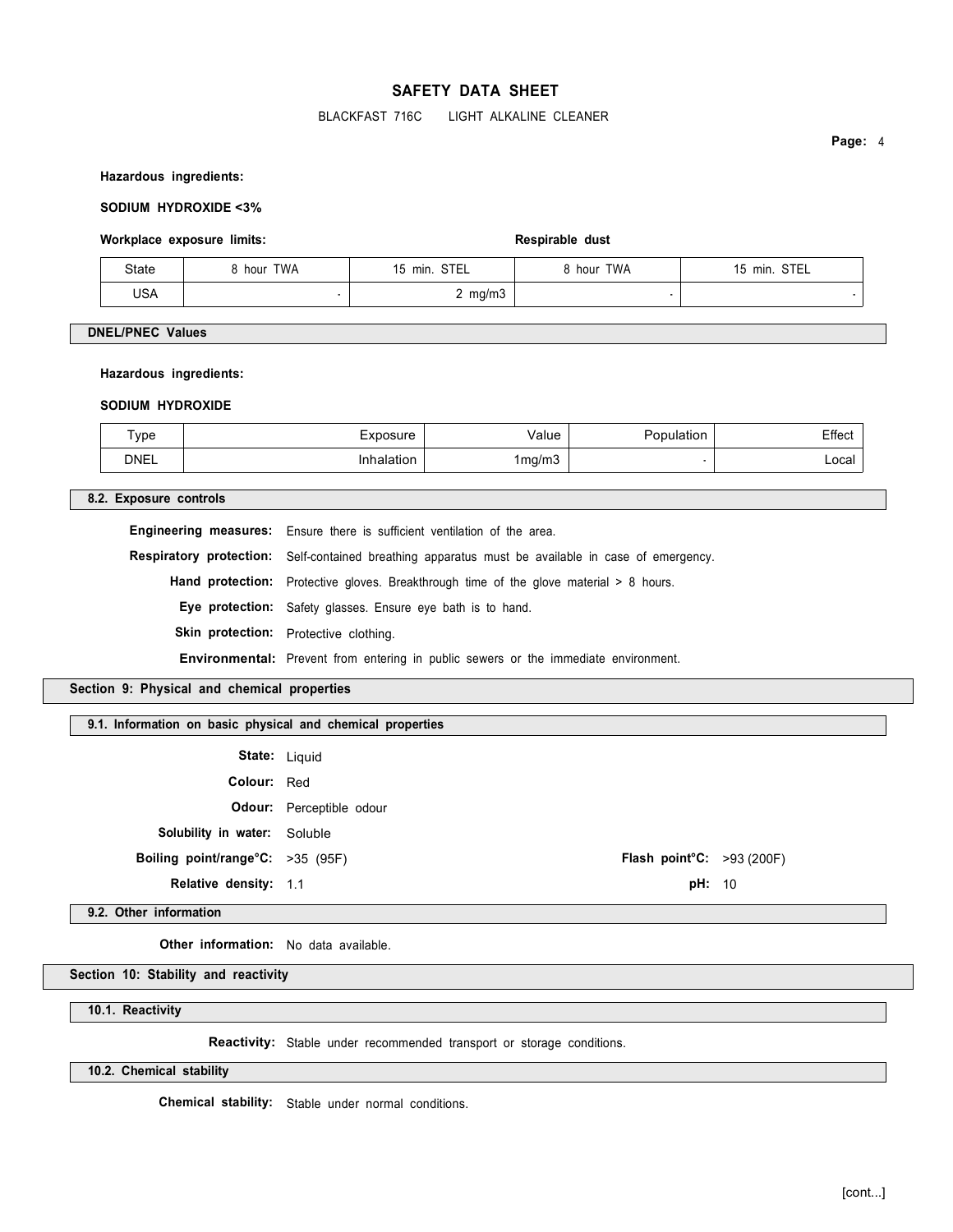## BLACKFAST 716C LIGHT ALKALINE CLEANER

**Page:** 5

### **10.3. Possibility of hazardous reactions**

**Hazardous reactions:** Hazardous reactions will not occur under normal transport or storage conditions.

Decomposition may occur on exposure to conditions or materials listed below.

## **10.4. Conditions to avoid**

**Conditions to avoid:** Heat.

**10.5. Incompatible materials** 

**Materials to avoid:** Strong oxidising agents. Strong acids.

### **10.6. Hazardous decomposition products**

**Haz. decomp. products:** In combustion emits toxic fumes.

### **Section 11: Toxicological information**

**11.1. Information on toxicological effects** 

**Hazardous ingredients:** 

**SODIUM HYDROXIDE <3%** 

| <b>IPR</b> | <b>MUS</b> | LD50        | 40  | mg/kg      |
|------------|------------|-------------|-----|------------|
| ORL '      | <b>RBT</b> | <b>LDLO</b> | 500 | mg/kg<br>J |

## **Relevant hazards for substance:**

| Hazard                        | Route | <b>Basis</b>            |
|-------------------------------|-------|-------------------------|
| Skin corrosion/irritation     | DRM   | ' Hazardous: calculated |
| Serious eye damage/irritation | OPT   | Hazardous: calculated   |

**Symptoms / routes of exposure** 

**Skin contact:** There may be irritation and redness at the site of contact. **Eye contact:** There may be irritation and redness. The eyes may water profusely. **Ingestion:** There may be soreness and redness of the mouth and throat. **Inhalation:** There may be irritation of the throat with a feeling of tightness in the chest. **Delayed / immediate effects:** Immediate effects can be expected after short-term exposure.

## **Section 12: Ecological information**

## **12.1. Toxicity**

**Hazardous ingredients:** 

## **SODIUM HYDROXIDE**

FISH 96H LC50 196 | mg/l

**12.2. Persistence and degradability** 

**Persistence and degradability:** Biodegradable.